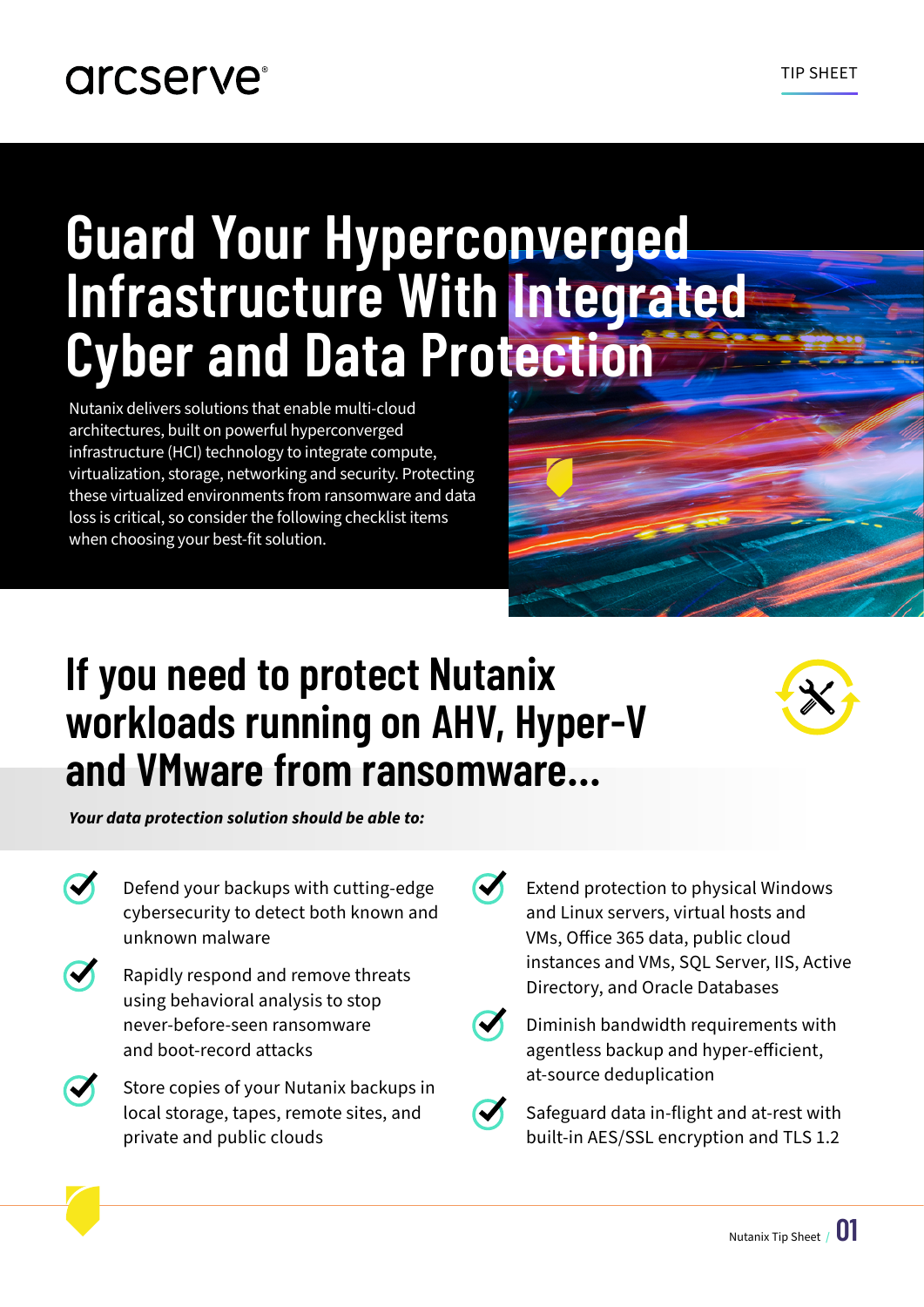### **arcserve**

# **If you need to remove the risks of downtime with disaster recovery capabilities...**

*Your data protection solution should be able to:*

| Protect backups from ransomware<br>with heterogeneous, image-based<br>data protection                        | Reduce recovery times and points<br>(RTOs/RPOs) to minutes while validating<br>availability with built-in automatic,<br>non-disruptive DR testing |
|--------------------------------------------------------------------------------------------------------------|---------------------------------------------------------------------------------------------------------------------------------------------------|
| Safely spin up copies of physical and<br>virtual systems onsite, offsite, or in<br>private and public clouds | Start production Linux systems within<br>seconds directly out of backup storage                                                                   |
| Maintain a copy of business-critical<br>Windows systems                                                      | Restore individual files, emails, Active<br>Directory objects and SharePoint                                                                      |
| Recover image backups directly to<br>Nutanix AHV, vSphere, Hyper-V, AWS EC2,                                 | documents<br>Attach backups as virtual drives in                                                                                                  |

 $\boldsymbol{\sigma}$ 

Attach backups as virtual drives in Windows and NFS shares in Linux for advanced insights

## **If you want to migrate on-premises and cloud workloads to Nutanix...**

*Your data protection solution should be able to:*

Enable easy testing of your migration plan with Instant VM and Virtual Standby

Azure, and bare-metal physical servers

Migrate production systems with minimum downtime

Continue protecting data and systems before, during, and after migration

Move Windows and Linux backups by directly recovering them into Nutanix AHV, VMware vSphere and Microsoft Hyper-V